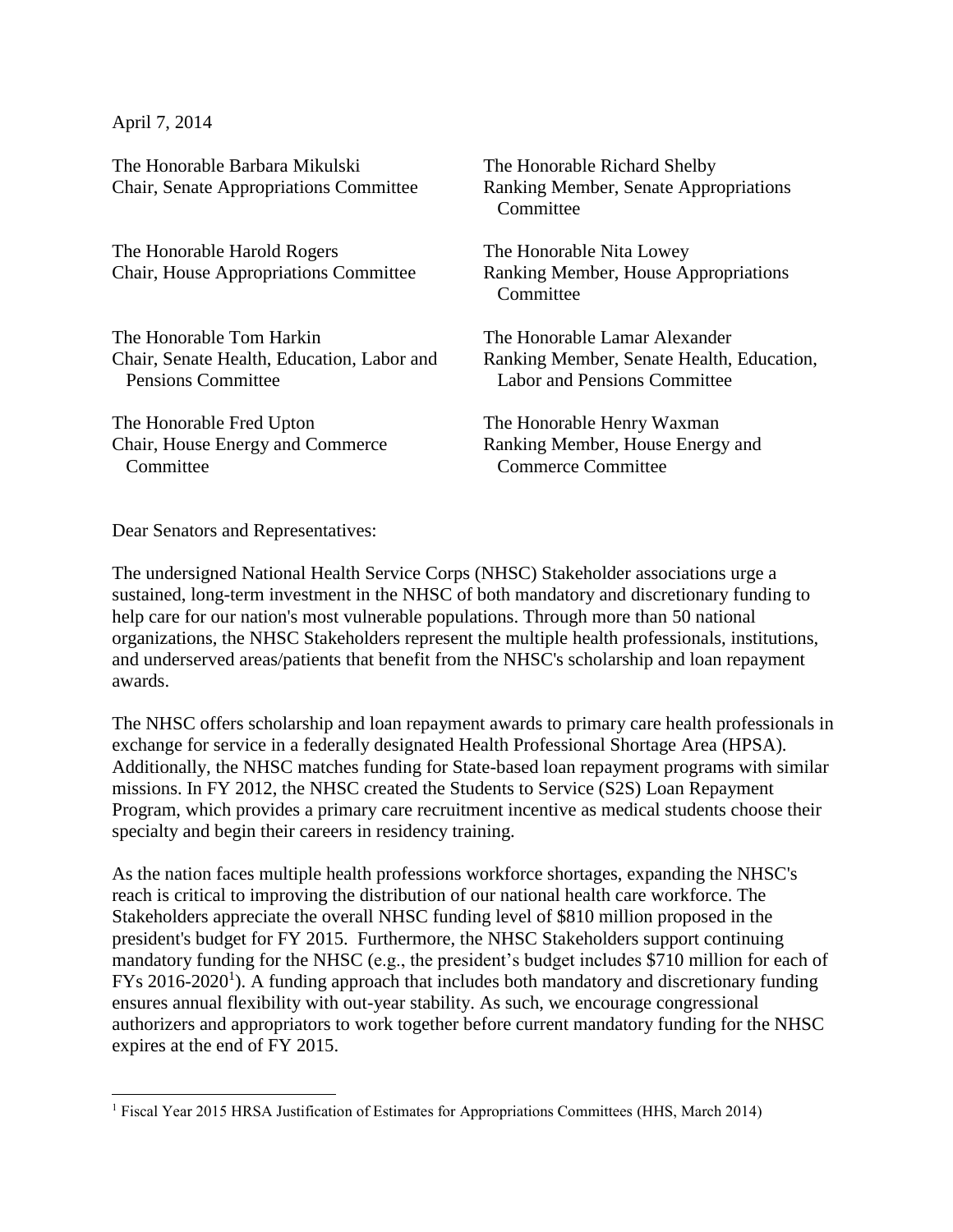NHSC Stakeholders April 7, 2014 Page 2

The NHSC is widely recognized―both in Washington and in the underserved areas it helps―as a success on many fronts. The simple, yet historically effective design of the program:

- improves access to health care for the growing numbers of rural and urban underserved Americans;
- increases state investments in recruiting health professionals;
- provides incentives for practitioners to enter primary care;
- reduces the financial burden that the cost of health professions education places on new practitioners; and
- helps ensure access to health professions education for students from all backgrounds.

In spite of the NHSC's success, demand for health professionals across the country continues to grow. With a field strength of 8,899 in FY 2013, the NHSC fell far short of fulfilling the health care needs of all federally designated shortage areas. Even the potential 15,000+ field strength envisioned in the president's budget will likely leave a number of underserved areas still lacking access to primary care.

As of January 1, 2014, the Health Resources and Service Administration (HRSA) estimates that 17,653 additional practitioners are required to eliminate all current primary care, dental, and mental health HPSAs.<sup>2</sup> A more conservative ratio of 1 primary care physician to 2,000 population boosts this need to 25,700 additional practioners to address current HPSAs.

In more tangible terms, the current NHSC practitioner deficit results in 59.4 million unserved primary care patients, 46.7 million unserved dental patients, and 94.9 million unserved mental health patients living within federally designated underserved areas spread across every state.

Thank you for considering NHSC Stakeholders' recommendations. We look forward to working with Congress to help ensure a sustained, long-term investment in the NHSC without sacrificing other federal health professions training support. Should you have any questions, please contact Matthew Shick at <mshick@aamc.org> or 202-862-6116.

Sincerely,

l

The National Health Service Corps Stakeholders

Academic Pediatric Association Alliance for Academic Internal Medicine American Academy of Family Physicians American Academy of Pediatrics American Academy of Physician Assistants American Association for Marriage and Family Therapy American Association of Colleges of Nursing American Association of Colleges of Osteopathic Medicine American Association of Colleges of Pharmacy American College of Nurse-Midwives (continued on next page)

<sup>2</sup> Designated Health Professional Shortage Areas Statistics: As of January 1, 2014 (Bureau of Clinician Recruitment and Service, HRSA, HHS, March 2014)<http://datawarehouse.hrsa.gov/topics/shortageAreas.aspx>